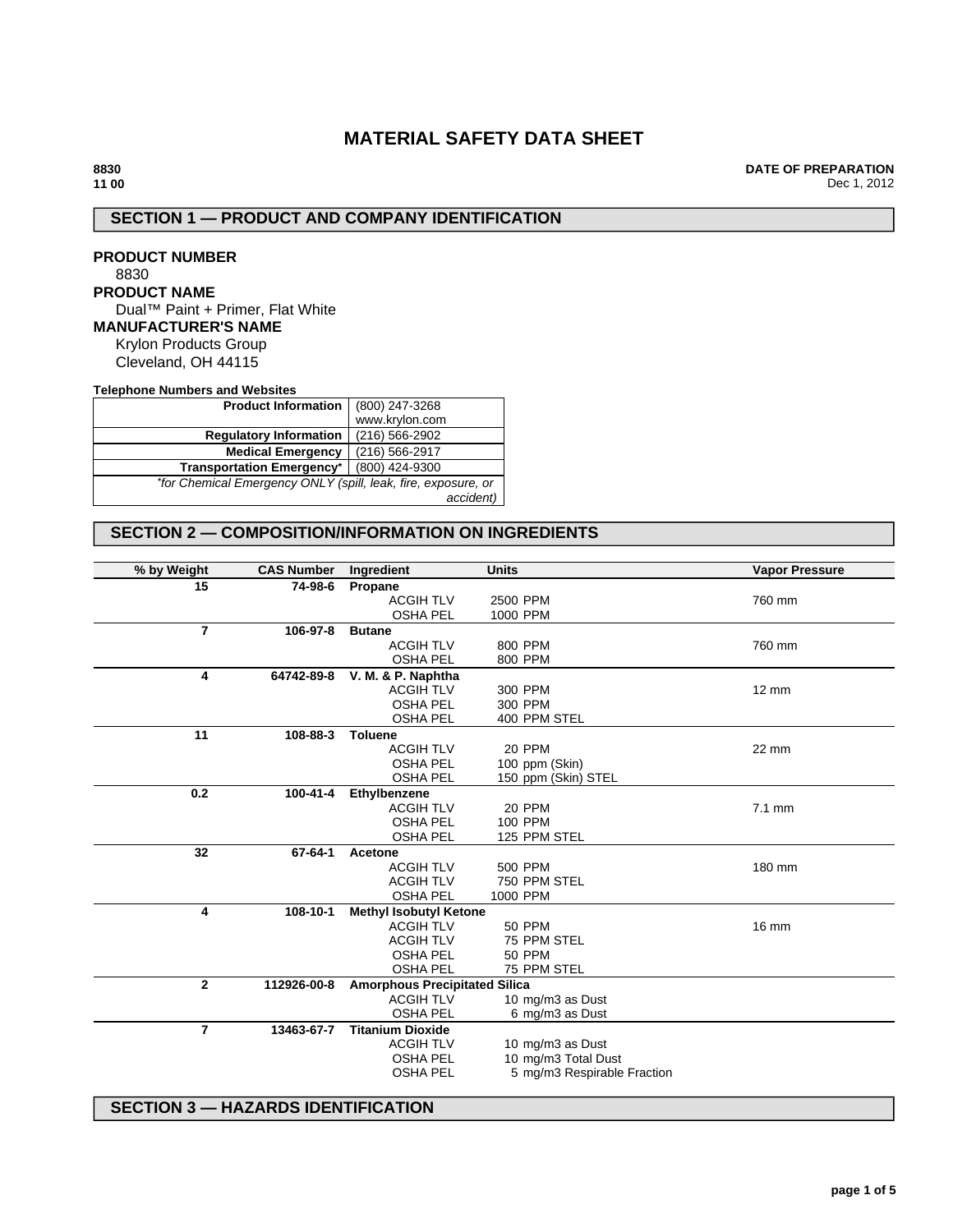#### **ROUTES OF EXPOSURE**

INHALATION of vapor or spray mist.

EYE or SKIN contact with the product, vapor or spray mist.

## **EFFECTS OF OVEREXPOSURE**

- **EYES:** Irritation.
- **SKIN:** Prolonged or repeated exposure may cause irritation.

**INHALATION:** Irritation of the upper respiratory system.

May cause nervous system depression. Extreme overexposure may result in unconsciousness and possibly death.

Prolonged overexposure to hazardous ingredients in Section 2 may cause adverse chronic effects to the following organs or systems: • the liver

- the urinary system
- the cardiovascular system
- the reproductive system

### **SIGNS AND SYMPTOMS OF OVEREXPOSURE**

Headache, dizziness, nausea, and loss of coordination are indications of excessive exposure to vapors or spray mists.

Redness and itching or burning sensation may indicate eye or excessive skin exposure. **MEDICAL CONDITIONS AGGRAVATED BY EXPOSURE**

# None generally recognized.

# **CANCER INFORMATION**

For complete discussion of toxicology data refer to Section 11.

## **SECTION 4 — FIRST AID MEASURES**

**EYES:** Flush eyes with large amounts of water for 15 minutes. Get medical attention.

**UEL** 12.8

- **SKIN:** Wash affected area thoroughly with soap and water.
	- Remove contaminated clothing and launder before re-use.
- **INHALATION:** If affected, remove from exposure. Restore breathing. Keep warm and quiet.
- **INGESTION:** Do not induce vomiting. Get medical attention immediately.

**LEL** 0.9

## **SECTION 5 — FIRE FIGHTING MEASURES**

- **FLASH POINT** Propellant < 0 °F
- 

**EXTINGUISHING MEDIA**

Carbon Dioxide, Dry Chemical, Foam

#### **UNUSUAL FIRE AND EXPLOSION HAZARDS**

Containers may explode when exposed to extreme heat.

Application to hot surfaces requires special precautions.

During emergency conditions overexposure to decomposition products may cause a health hazard. Symptoms may not be immediately apparent. Obtain medical attention.

### **SPECIAL FIRE FIGHTING PROCEDURES**

Full protective equipment including self-contained breathing apparatus should be used.

Water spray may be ineffective. If water is used, fog nozzles are preferable. Water may be used to cool closed containers to prevent pressure build-up and possible autoignition or explosion when exposed to extreme heat.

# **SECTION 6 — ACCIDENTAL RELEASE MEASURES**

### **STEPS TO BE TAKEN IN CASE MATERIAL IS RELEASED OR SPILLED**

Remove all sources of ignition. Ventilate the area.

Remove with inert absorbent.

## **SECTION 7 — HANDLING AND STORAGE**

### **STORAGE CATEGORY**

Not Available

### **PRECAUTIONS TO BE TAKEN IN HANDLING AND STORAGE**

Keep away from heat, sparks, and open flame. Vapors will accumulate readily and may ignite explosively.

During use and until all vapors are gone: Keep area ventilated - Do not smoke - Extinguish all flames, pilot lights, and heaters - Turn off stoves, electric tools and appliances, and any other sources of ignition.

Consult NFPA Code. Use approved Bonding and Grounding procedures.

Contents under pressure. Do not puncture, incinerate, or expose to temperature above 120F. Heat from sunlight, radiators, stoves, hot water, and other heat sources could cause container to burst. Do not take internally. Keep out of the reach of children.

## **SECTION 8 — EXPOSURE CONTROLS/PERSONAL PROTECTION**

### **PRECAUTIONS TO BE TAKEN IN USE**

Use only with adequate ventilation. Avoid contact with skin and eyes. Avoid breathing vapor and spray mist.

Wash hands after using.

| <b>HMIS Codes</b> |   |  |
|-------------------|---|--|
| <b>Health</b>     |   |  |
| Flammability      | З |  |
| Reactivity        |   |  |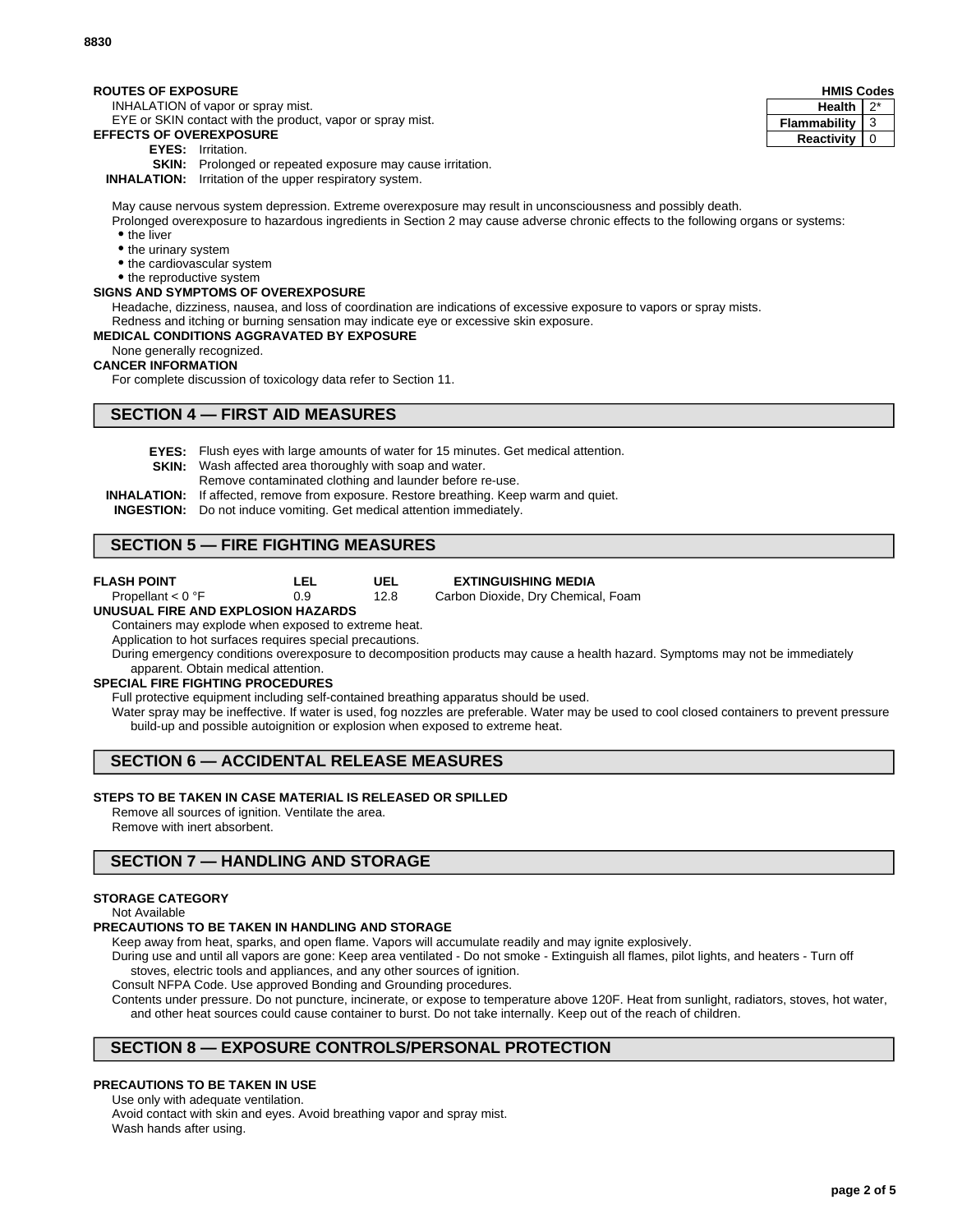This coating may contain materials classified as nuisance particulates (listed "as Dust" in Section 2) which may be present at hazardous levels only during sanding or abrading of the dried film. If no specific dusts are listed in Section 2, the applicable limits for nuisance dusts are ACGIH TLV 10 mg/m3 (total dust), 3 mg/m3 (respirable fraction), OSHA PEL 15 mg/m3 (total dust), 5 mg/m3 (respirable fraction).

### **VENTILATION**

Local exhaust preferable. General exhaust acceptable if the exposure to materials in Section 2 is maintained below applicable exposure limits. Refer to OSHA Standards 1910.94, 1910.107, 1910.108.

#### **RESPIRATORY PROTECTION**

If personal exposure cannot be controlled below applicable limits by ventilation, wear a properly fitted organic vapor/particulate respirator approved by NIOSH/MSHA for protection against materials in Section 2.

When sanding or abrading the dried film, wear a dust/mist respirator approved by NIOSH/MSHA for dust which may be generated from this product, underlying paint, or the abrasive.

#### **PROTECTIVE GLOVES**

None required for normal application of aerosol products where minimal skin contact is expected. For long or repeated contact, wear chemical resistant gloves.

#### **EYE PROTECTION**

Wear safety spectacles with unperforated sideshields.

#### **OTHER PRECAUTIONS**

Intentional misuse by deliberately concentrating and inhaling the contents can be harmful or fatal.

## **SECTION 9 — PHYSICAL AND CHEMICAL PROPERTIES**

| <b>PRODUCT WEIGHT</b> 6.71 lb/gal              |       | $803$ g/l        |  |
|------------------------------------------------|-------|------------------|--|
| <b>SPECIFIC GRAVITY</b>                        | 0.81  |                  |  |
| <b>BOILING POINT</b> <0 - 325 °F               |       | $<$ -18 - 162 °C |  |
| <b>MELTING POINT</b> Not Available             |       |                  |  |
| <b>VOLATILE VOLUME</b> 87%                     |       |                  |  |
| <b>EVAPORATION RATE</b> Faster than            |       |                  |  |
|                                                | ether |                  |  |
| <b>VAPOR DENSITY</b> Heavier than air          |       |                  |  |
| <b>SOLUBILITY IN WATER</b> Not Available       |       |                  |  |
| pН                                             | 7.0   |                  |  |
| ANIC COMPOUNDS (VOC Theoretical - As Packaged) |       |                  |  |
|                                                |       |                  |  |

Volatile Weight 43.76% Less Water and Federally Exempt Solvents

## **SECTION 10 — STABILITY AND REACTIVITY**

### **STABILITY — Stable**

**VOLATILE ORG** 

**CONDITIONS TO AVOID** None known. **INCOMPATIBILITY** None known. **HAZARDOUS DECOMPOSITION PRODUCTS** By fire: Carbon Dioxide, Carbon Monoxide **HAZARDOUS POLYMERIZATION**

Will not occur

### **SECTION 11 — TOXICOLOGICAL INFORMATION**

### **CHRONIC HEALTH HAZARDS**

Reports have associated repeated and prolonged overexposure to solvents with permanent brain and nervous system damage. Ethylbenzene is classified by IARC as possibly carcinogenic to humans (2B) based on inadequate evidence in humans and sufficient evidence in laboratory animals. Lifetime inhalation exposure of rats and mice to high ethylbenzene concentrations resulted in increases in certain types of cancer, including kidney tumors in rats and lung and liver tumors in mice. These effects were not observed in animals exposed to lower concentrations. There is no evidence that ethylbenzene causes cancer in humans.

IARC's Monograph No. 93 reports there is sufficient evidence of carcinogenicity in experimental rats exposed to titanium dioxide but inadequate evidence for carcinogenicity in humans and has assigned a Group 2B rating. In addition, the IARC summary concludes, "No significant exposure to titanium dioxide is thought to occur during the use of products in which titanium is bound to other materials, such as paint."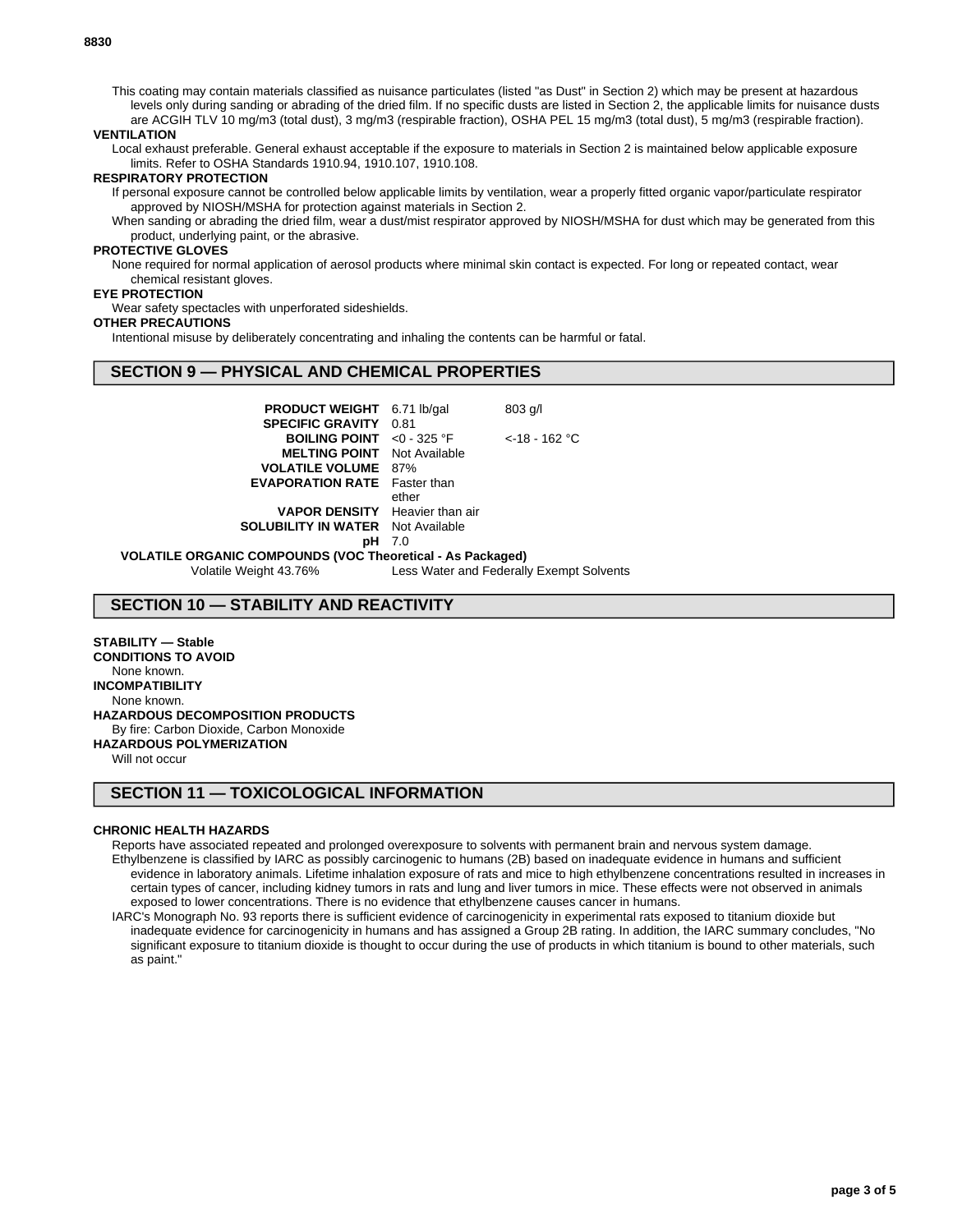| <b>TOXICOLOGY DATA</b> |                                      |          |     |               |
|------------------------|--------------------------------------|----------|-----|---------------|
| <b>CAS No.</b>         | <b>Ingredient Name</b>               |          |     |               |
| 74-98-6                | Propane                              |          |     |               |
|                        |                                      | LC50 RAT | 4HR | Not Available |
|                        |                                      | LD50 RAT |     | Not Available |
| 106-97-8               | <b>Butane</b>                        |          |     |               |
|                        |                                      | LC50 RAT | 4HR | Not Available |
|                        |                                      | LD50 RAT |     | Not Available |
| 64742-89-8             | V. M. & P. Naphtha                   |          |     |               |
|                        |                                      | LC50 RAT | 4HR | Not Available |
|                        |                                      | LD50 RAT |     | Not Available |
| 108-88-3               | <b>Toluene</b>                       |          |     |               |
|                        |                                      | LC50 RAT | 4HR | 4000 ppm      |
|                        |                                      | LD50 RAT |     | 5000 mg/kg    |
| 100-41-4               | Ethylbenzene                         |          |     |               |
|                        |                                      | LC50 RAT | 4HR | Not Available |
|                        |                                      | LD50 RAT |     | 3500 mg/kg    |
| 67-64-1                | Acetone                              |          |     |               |
|                        |                                      | LC50 RAT | 4HR | Not Available |
|                        |                                      | LD50 RAT |     | 5800 mg/kg    |
| 108-10-1               | <b>Methyl Isobutyl Ketone</b>        |          |     |               |
|                        |                                      | LC50 RAT | 4HR | Not Available |
|                        |                                      | LD50 RAT |     | 2080 mg/kg    |
| 112926-00-8            | <b>Amorphous Precipitated Silica</b> |          |     |               |
|                        |                                      | LC50 RAT | 4HR | Not Available |
|                        |                                      | LD50 RAT |     | Not Available |
| 13463-67-7             | <b>Titanium Dioxide</b>              |          |     |               |
|                        |                                      | LC50 RAT | 4HR | Not Available |
|                        |                                      | LD50 RAT |     | Not Available |
|                        |                                      |          |     |               |

## **SECTION 12 — ECOLOGICAL INFORMATION**

### **ECOTOXICOLOGICAL INFORMATION**

No data available.

## **SECTION 13 — DISPOSAL CONSIDERATIONS**

#### **WASTE DISPOSAL METHOD**

Waste from this product may be hazardous as defined under the Resource Conservation and Recovery Act (RCRA) 40 CFR 261. Waste must be tested for ignitability to determine the applicable EPA hazardous waste numbers. Do not incinerate. Depressurize container. Dispose of in accordance with Federal, State/Provincial, and Local regulations regarding pollution.

### **SECTION 14 — TRANSPORT INFORMATION**

Multi-modal shipping descriptions are provided for informational purposes and do not consider container sizes. The presence of a shipping description for a particular mode of transport (ocean, air, etc.), does not indicate that the product is packaged suitably for that mode of transport. All packaging must be reviewed for suitability prior to shipment, and compliance with the applicable regulations is the sole responsibility of the person offering the product for transport.

#### **US Ground (DOT)**

May be classed as LTD. QTY. OR ORM-D UN1950, AEROSOLS, 2.1, LIMITED QUANTITY, (ERG#126)

### **Canada (TDG)**

May be classed as LTD. QTY. OR ORM-D

UN1950, AEROSOLS, CLASS 2.1, LIMITED QUANTITY, (ERG#126)

#### **IMO**

May be shipped as Limited Quantity

UN1950, AEROSOLS, CLASS 2.1, LIMITED QUANTITY, EmS F-D, S-U, ADR (D)

## **IATA/ICAO**

UN1950, AEROSOLS, FLAMMABLE, 2.1, LIMITED QUANTITY

# **SECTION 15 — REGULATORY INFORMATION**

## **SARA 313 (40 CFR 372.65C) SUPPLIER NOTIFICATION**

| <b>CAS No.</b> | <b>CHEMICAL/COMPOUND</b> | I% by WT | <b>S</b> Element |
|----------------|--------------------------|----------|------------------|
| 108-88-3       | Toluene                  |          |                  |
| $100-41-4$     | Ethylbenzene             | .U.      |                  |
| 108-10-1       | Methyl Isobutyl Ketone   |          |                  |